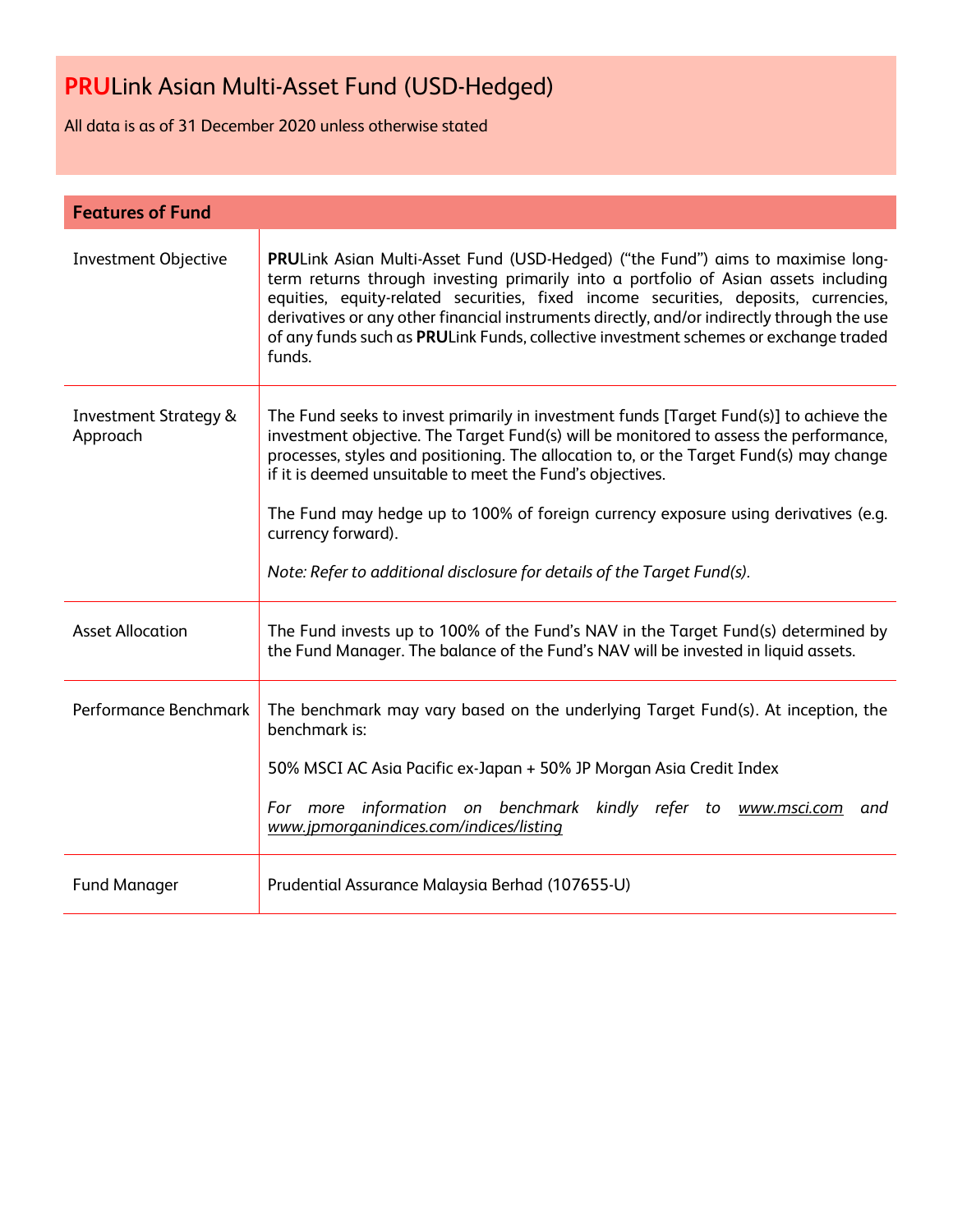All data is as of 31 December 2020 unless otherwise stated

| <b>Fees &amp; Charges</b>     |                                                                                                                                                                                                                                                                                                                                                                                                                                                                                                                              |  |  |
|-------------------------------|------------------------------------------------------------------------------------------------------------------------------------------------------------------------------------------------------------------------------------------------------------------------------------------------------------------------------------------------------------------------------------------------------------------------------------------------------------------------------------------------------------------------------|--|--|
| <b>Fund Management Charge</b> | Up to 1.50%* p.a.<br>*The actual investment charge charged for PRULink Asian Multi-Asset Fund (USD-<br>Hedged) will depend on the asset allocation of the fund, which will range from<br>1.00% for allocation fixed income securities, to 1.50% for allocation to other assets.<br>The actual investment charge will be determined on a monthly basis and will be<br>revised whenever the proportion of fund allocated to fixed income securities shift<br>by more than 10% since the investment charge was last determined. |  |  |
| Other Charge, if any          | Nil                                                                                                                                                                                                                                                                                                                                                                                                                                                                                                                          |  |  |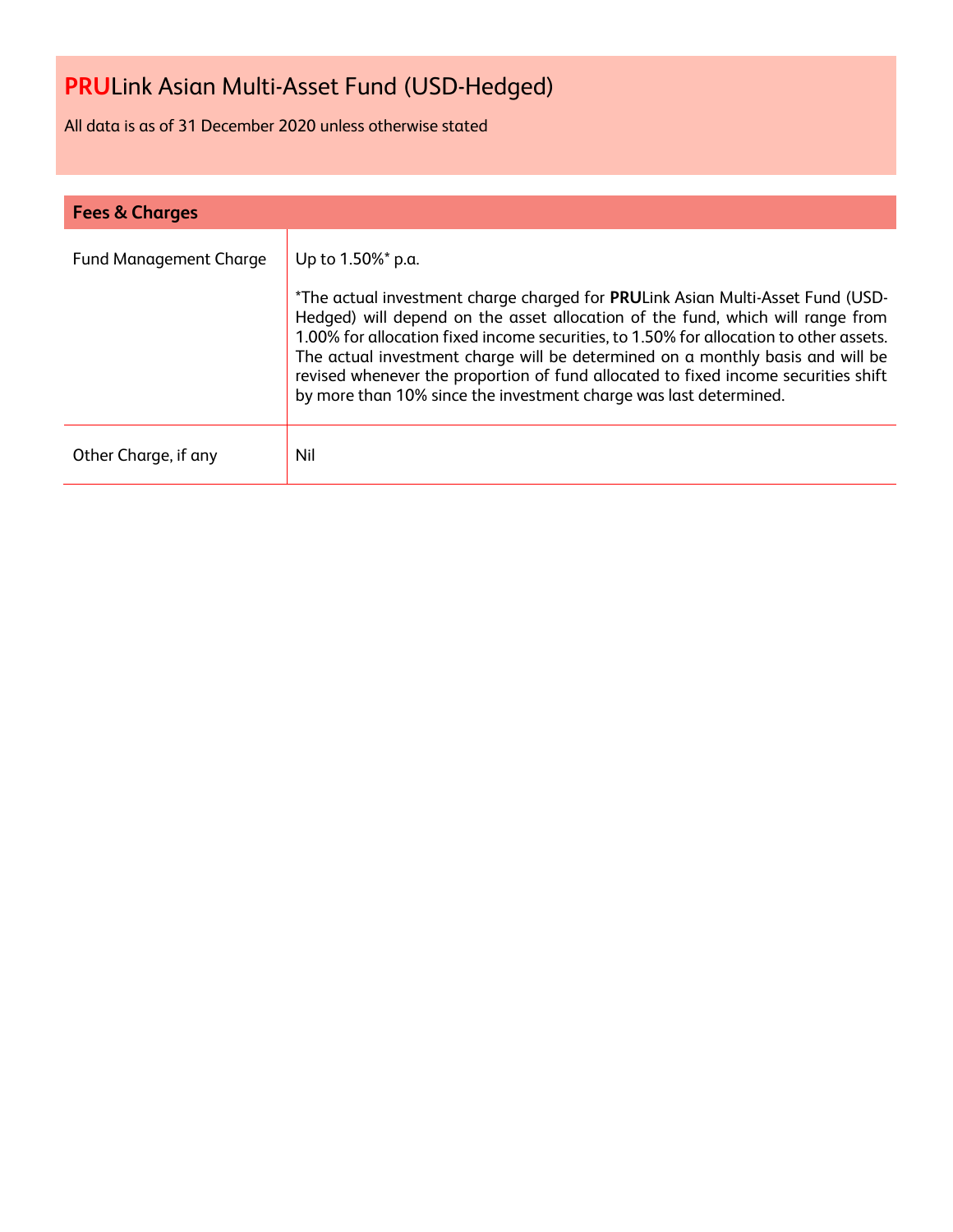All data is as of 31 December 2020 unless otherwise stated

# **Fund Performance**



**PRU**Link Asian Multi-Asset Fund USD-Hedged Vs. 50% MSCI AC Asia Pacific ex-Japan + 50% JP Morgan Asia Credit Index

**Notice: The graphs are included for illustrative purposes only. Past performance of The Fund is not an indication of its future performance.**

| Year | <b>Actual Performance</b><br><b>PRULink Asian Multi-Asset Fund USD-Hedged</b> | <b>Benchmark</b><br>50% MSCI AC Asia Pacific ex-Japan + 50%<br>JP Morgan Asia Credit Index |  |  |
|------|-------------------------------------------------------------------------------|--------------------------------------------------------------------------------------------|--|--|
| 2019 | $-0.33\%$ <sup>*</sup>                                                        | $447\%$ *                                                                                  |  |  |
| 2020 | 0.86%                                                                         | 13.25%                                                                                     |  |  |

\*Fund Performance is from fund launch date until year end of the same year (non-annualised return).

# *Sources: Bloomberg, 31 December 2020*

Notice: Past performance is not an indication of its future performance. This is strictly the performance of the investment / underlying funds, and not the returns earned on the actual premiums paid of the investment-linked insurance product.

Basis of calculation of past performance:

$$
= \left(\frac{\text{Net Asset Value at the end of Year n}}{\text{Net Asset Value at the end of Year n} - 1}\right)\%
$$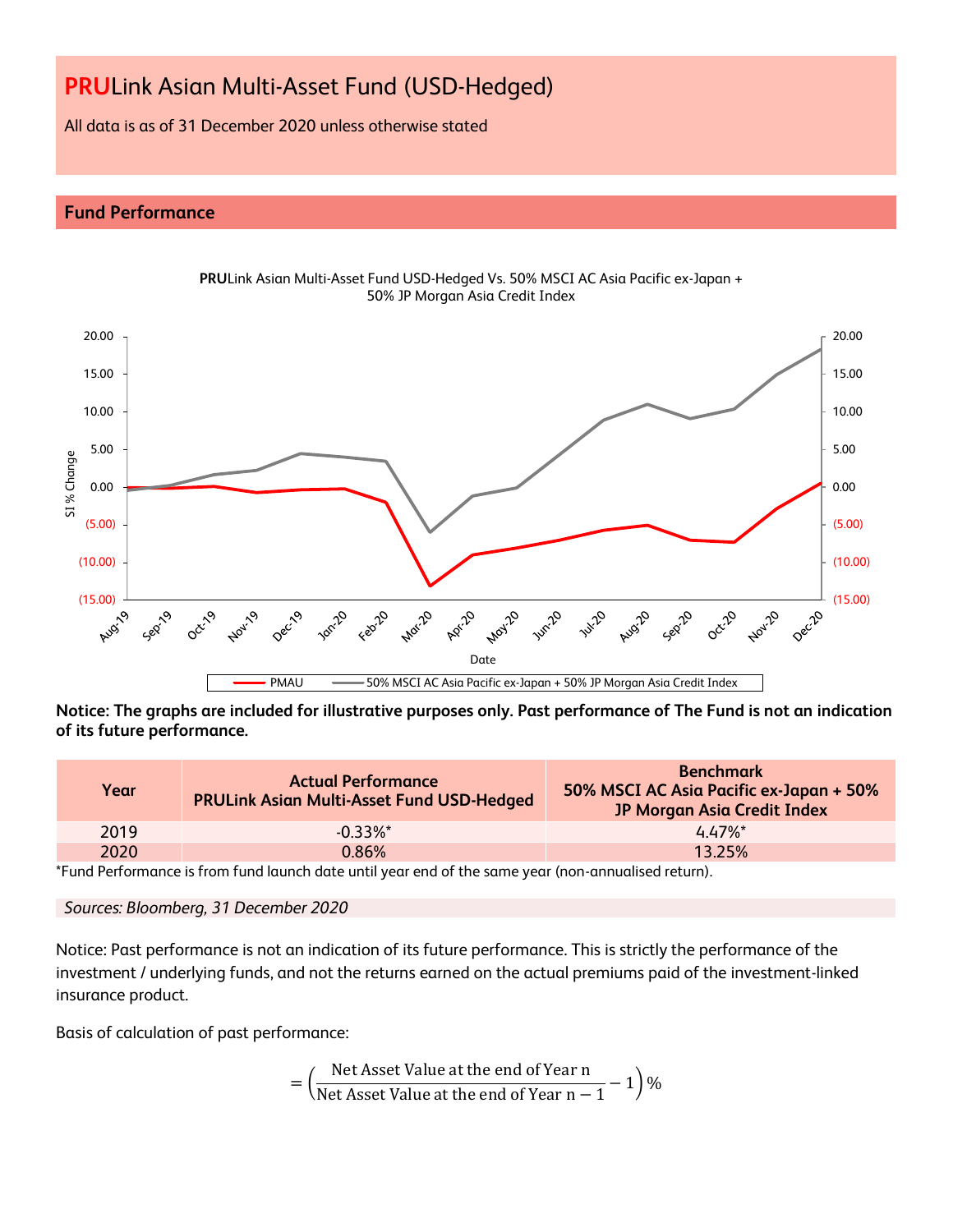All data is as of 31 December 2020 unless otherwise stated

# **Additional Disclosure for PRULink Asian Multi-Asset Fund (USD-Hedged)**

At inception, the Fund will invest into Schroder Asian Income Class USD Hedged A Dis ("Target Fund") which is managed by Schroder Investment Management (Singapore) Ltd.

The Target Fund will actively allocate between Asian equities, Asian fixed income securities, cash and other permissible investments to achieve its objective. The Target Fund will use a cyclical approach to asset allocation where the asset mix will be adjusted according to the four phases of the economic cycle – recovery, expansion, slowdown and recession – based on a combination of fundamental and quantitative factors such as asset class valuation, macroeconomic data and liquidity. Cash will be treated as a separate asset class and will be deployed if necessary to limit downside risk during adverse market conditions.

The Target Fund will also perform active security selection for its investments in Asian equities, Asian fixed income and other permissible investments. For the Asian equities portfolio, the Target Fund intends to focus on companies that are able to create true shareholder value, have a strong and stable earnings stream and have a strong sustainable dividend yield. For the Asian fixed income portfolio, the Target Fund intends to select securities that deliver attractive yield and capital growth taking into account both fundamental and technical views such as valuation, demand/supply conditions and liquidity. The Target Fund may invest up to 10% of its assets in China A-Shares through the Stock Connect.

The Target Fund will also manage the impact of interest rate movements on the value of the portfolio.

The fund performance for the underlying Schroder Asian Income Class USD Hedged A Dis as at 31 December 2020 is as follows:

| Year              | 2020 | 2019      | 2018  | 2017      | 2016  | 2015              |
|-------------------|------|-----------|-------|-----------|-------|-------------------|
| Net Performance   | .60% | 19%<br>11 | 3.65% | 17%<br>◞. | 6.56% | $1.53\%$ *<br>- - |
| $+$ $-$<br>ּ<br>. |      |           |       |           |       |                   |

Fund Performance is from fund launch date until year end of the same year (non-annualised return).

*Note: The above return is for the Target Fund (USD Hedged A Dis) which is denominated in USD.*

*Source: Schroder Investment Management as of 31 December 2020*

Management fees may be charged at the Fund and/or Target Fund(s) level. Please note that you will be charged a maximum of 1.50% p.a., being the combined annual fund management charge at the Fund and Target Fund(s) levels. In addition, the Fund may incur hedging cost when derivatives (e.g. currency forward) are used for hedging purpose.

Target Fund(s) with investment strategies to invest in Exchange Traded Funds ("ETF") or other Collective Investment Schemes may incur additional expenses at the Target Fund(s) level which is taken as part of the investment strategy considerations to deliver the fund performance.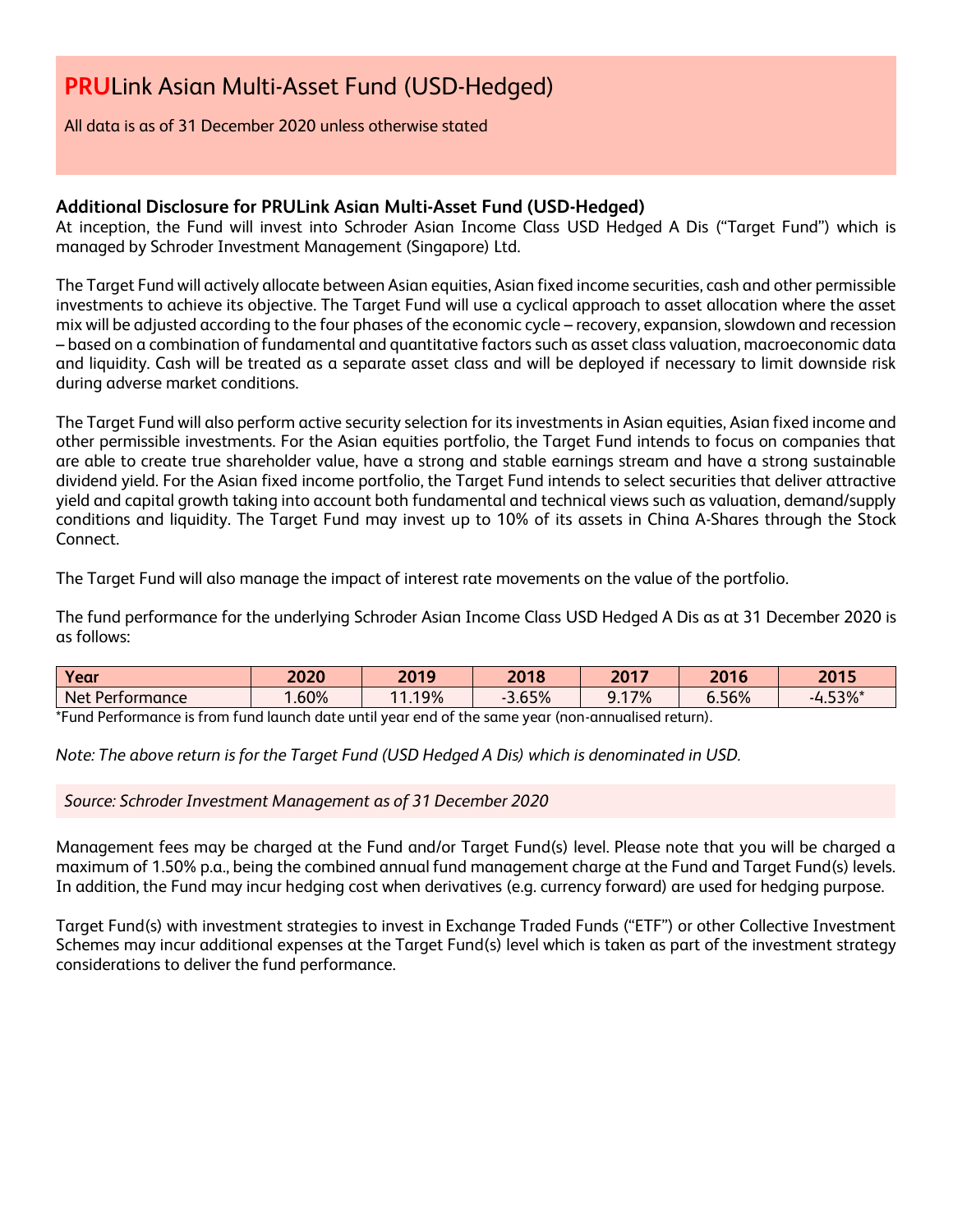All data is as of 31 December 2020 unless otherwise stated

# **Investment Risks for PRULink Asian Multi-Asset Fund (USD-Hedged)**

The Fund is subjected to investment risks including the possible loss of the principal amount invested. The value of the units may fall as well as rise. In addition, the Fund is subjected to specific risk including and not limiting to:

# **General Risks when Investing in the Fund**

# **Market Risk**

Market risk refers to potential losses that may arise from adverse changes in the market conditions. Market conditions are generally, affected by, amongst others, economic and political stability. If the market which the Fund invests in suffers a downturn or instability due to adverse economic or political conditions, this may adversely impact the market prices of the investments of the Fund.

# **Liquidity Risk**

Liquidity risk refers to two scenarios. The first scenario is where an investment cannot be sold due to unavailability of a buyer for that investment. The second scenario is where the investment is thinly traded. Should the investments in the Target Fund(s) be thinly traded, this may cause the Fund to dispose the investment at an unfavorable price in the market and may adversely affect investor's investment. This risk may be mitigated through stringent security selection process.

# **Inflation Risk**

This refers to the likelihood that an investor's investments do not keep pace with inflation, thus, resulting in the investor's decreasing purchasing power even though the investment in monetary terms may have increased.

# **Interest Rate Risk**

Interest rate risk is a general risk affecting conventional funds. This is so even though conventional funds only invest in investments that are in accordance with the mandate. The reason for this is because a high level of interest rates will inevitably affect corporate profits and this will have an impact on the value of both equity and debt securities. This risk is crucial in a bond fund since a bond portfolio management depends on forecasting interest rate movements. Prices of bonds move inversely to interest rate movements therefore as interest rates rise, the prices of bond decrease and vice versa. Furthermore, bonds with longer maturity and lower profit rates are more susceptible to interest rate movements.

# **Credit / Default Risk**

Bonds are subject to credit / default risk in the event that the issuer of the instrument is faced with financial difficulties, which may decrease their credit worthiness. This in turn may lead to a default in the payment of principal and interest.

# **Risk of Non-Compliance**

This risk arises from non-compliance with laws, rules and regulations, prescribed practices and the management company's internal policies and procedures, for example, due to oversight by the management company. Such noncompliance may force the management company to sell down securities of the Fund at a loss to rectify the noncompliance and in turn may adversely affect the value of investors' investment in the Fund. To mitigate this risk, the Fund Manager has put in place internal controls to ensure its continuous compliance with laws, rules and regulations, prescribed practices and the Fund Manager's internal policies and procedures.

# **Concentration Risk**

This is the risk of a fund focusing a greater portion of its assets in a smaller selection of investments. The fall in price of a particular equity and / or fixed income investment will have a greater impact on the funds and thus greater losses.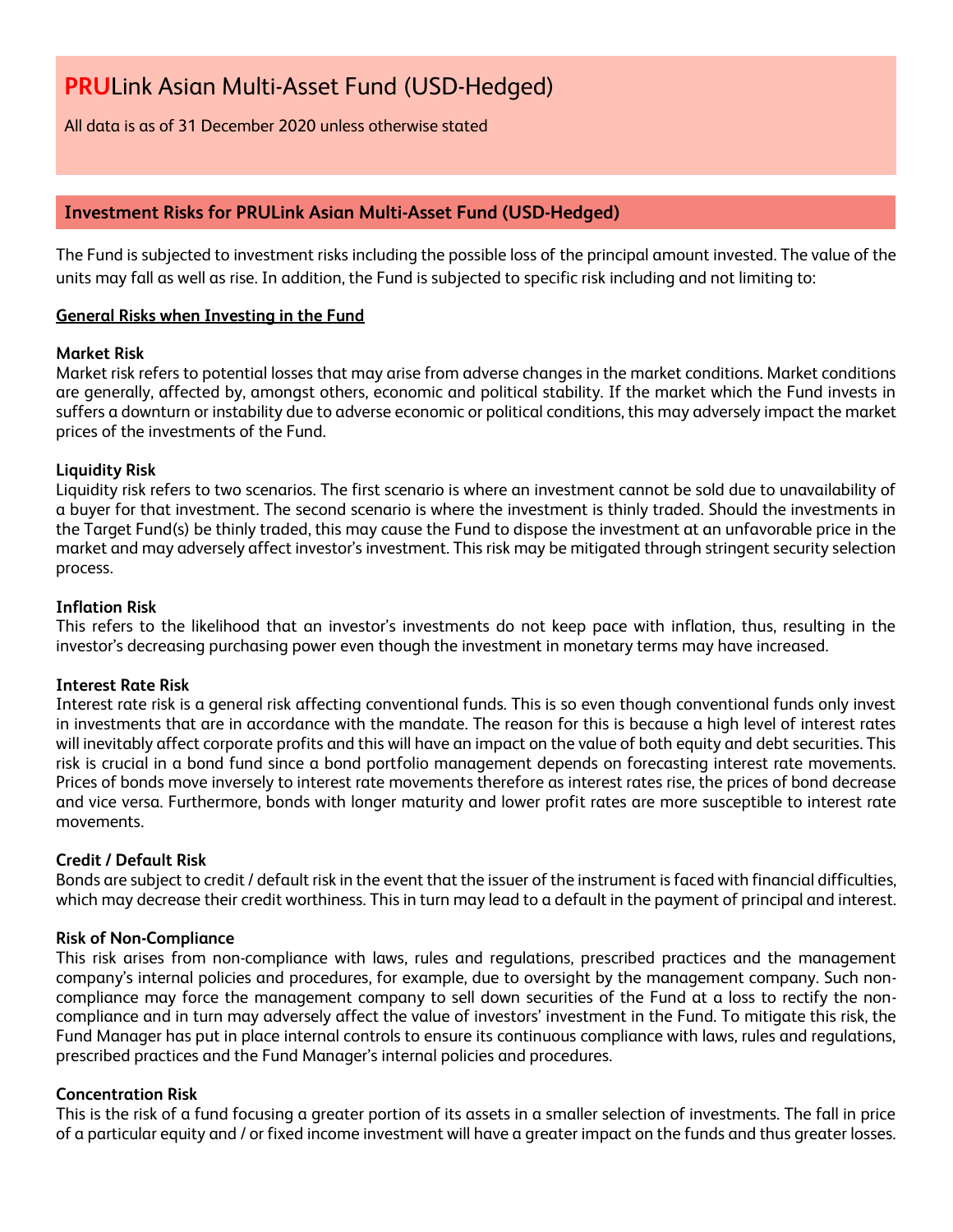All data is as of 31 December 2020 unless otherwise stated

This risk may be minimized by the manager conducting even more rigorous fundamental analysis before investing in each security.

#### **Management Company Risk**

The performance of the Fund depends on the experience, expertise and knowledge of the management company. Should there be lack of any of the above qualities by the management company, it may adversely affect the performance of the Fund.

#### **Currency Risk**

The Fund is denominated in USD, while the Target Fund(s) may be denominated in other currencies. The performance of the Fund may be affected by movements in the exchange rate between the USD and the Target Fund(s)'s denominated currency. Where applicable, a currency hedging instrument or a currency hedged class of the Target Fund(s) may be used to minimise currency risk.

#### **Derivatives Risk**

Derivatives (e.g. currency forward) may potentially be used to hedge against any risk that may be derived from investing in the Target Fund(s), such as, but not limited to, currency risk. The Fund may hedge up to 100% of foreign currency exposure using derivatives (e.g. currency forward).

#### **Portfolio Risk**

The Fund is intended for investors who can accept the risks associated with investing primarily in the securities of the type held in the Fund. Investments in equities will be subject to the risks associated with equity and equity-related securities, including fluctuations in market prices, adverse issuer or market information and the fact that equity and equity-related interests are subordinate in the right of payment to other corporate securities, including debt securities. Likewise, investments in fixed income securities will be subjected to the risks associated with debt securities including credit and interest rate risk, and the additional risks associated with high-yield debt securities, loan participations and derivative securities. In addition, investors should be aware of the risks associated with the active management techniques that are expected to be employed by the Fund.

# **Specific Risks when Investing in the Target Fund(s) or its Sub-Fund(s) (collectively to be known as "Target Fund(s)")**

# **Security Risk**

Adverse price movements of a particular security invested by the Target Fund(s) may adversely affect the Target Fund(s)'s net asset value. The Target Fund Manager(s) strives to mitigate the impact of a particular security risk through portfolio diversification, which will help spread the element of risk.

# **Fund Management of Target Fund(s) Risk**

While the Fund Manager will exercise due skill and care in selecting the Target Fund(s), it does not have control over the management of the Target Fund(s) and there is no guarantee that the investment objectives will be met. This may result in policyholders suffering losses in their investments in the Target Fund(s).

The Target Fund(s) may change its objectives and become inconsistent with the objective of the Fund. In such instances, the Fund Manager will replace the Target Fund(s) with another collective investment scheme which the Fund Manager considers to be more appropriate in meeting the objective of the Fund.

# **Errors in Calculation of the Net Asset Value of the Target Fund(s)'s Risk**

There is a possibility there are errors in calculation of the net asset value of the Target Fund(s). In the event such errors occur, the net asset value of the Target Fund(s) will be affected hence, the Target Fund(s) will comply with the rules set forth in the relevant regulatory provisions applicable to the Target Fund(s). Compensation, if any, paid by the Target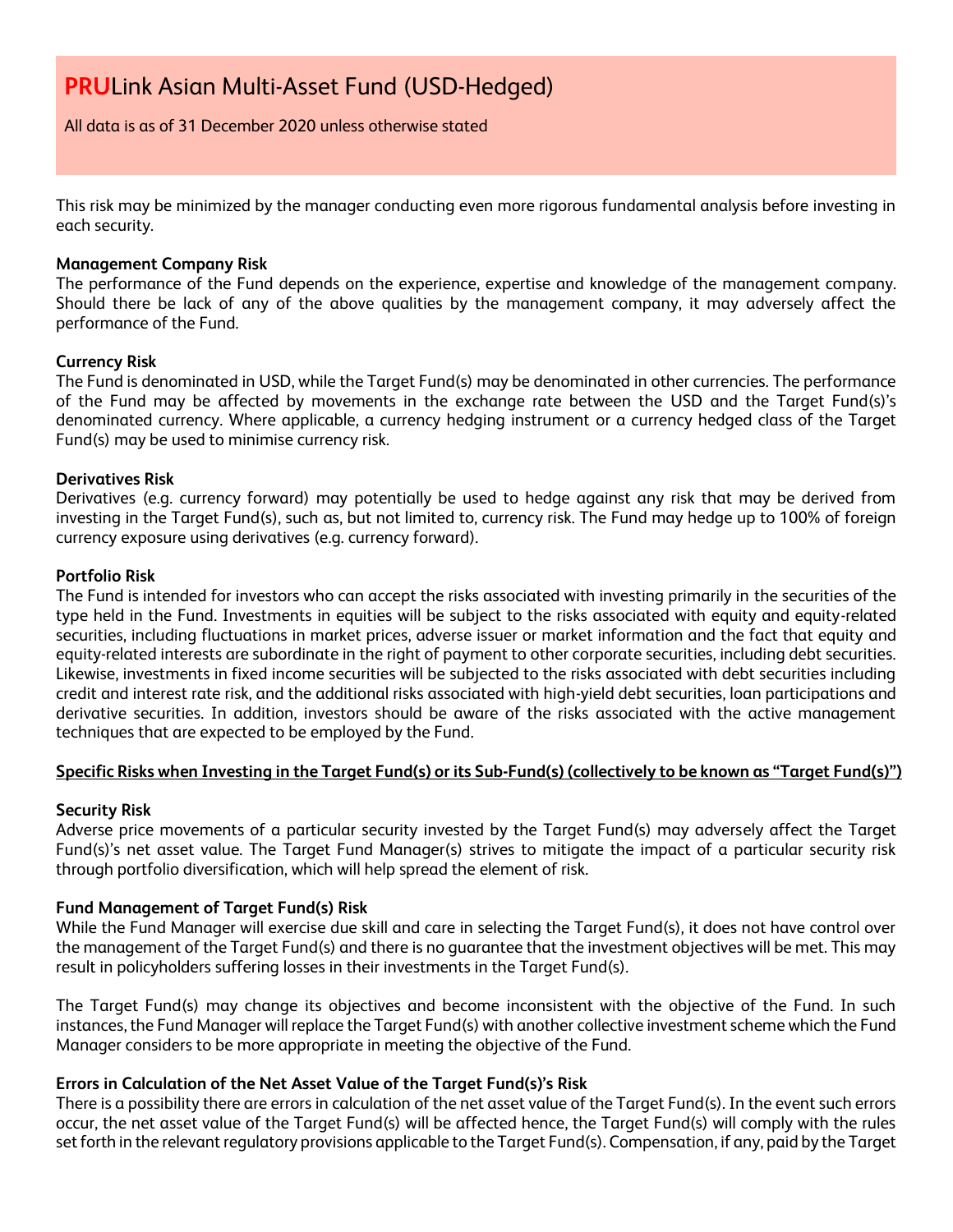All data is as of 31 December 2020 unless otherwise stated

Fund(s) (subject to the laws of the jurisdiction in which such Target Fund(s) is domiciled), will be credited to the Fund as and when compensation is received.

In view of the foregoing, policyholders must be aware that there are circumstances where neither the Target Fund(s) nor the Fund Manager will be bound to compensate final beneficial owners.

# **Liquidity Risk**

Liquidity risk here refers to two scenarios. The first scenario is where the allocated liquidity of the Target Fund(s) is insufficient to meet redemption needs. The second scenario is where the Target Fund(s) is thinly traded. Should the investments in the Target Fund(s) be thinly traded, this may cause the Target Fund(s) to dispose the investment at an unfavorable price in the market and may adversely affect investors' investment. This risk may be mitigated through stringent security selection process.

# **Countries or Foreign Securities Risk**

This risk is associated with investments in securities listed or domiciled in countries other than the country of domicile. Any changes in the economic fundamentals, social and political stability, uncertainty or changes in countries' official currencies, currency movements and foreign investments policies in these countries may increase the volatility in asset values, liquidity and default risk which may have an impact on the prices of the securities that the Target Fund(s) invests in and consequently may affect the net asset value of the Target Fund(s).

Investments in certain markets may be restricted or controlled. In some countries, direct investments in securities may be prohibited and restricted due to regulatory requirements. These limitations may increase transaction costs and adversely affect a security's liquidity and the price in connection with the security.

The Target Fund Manager(s) will monitor and observe the developments in these countries where assets of the Target Fund(s) are allocated. In addition, the Target Fund Manager(s) will also employ a systematic investment process, which includes regular review, to manage and mitigate this risk.

# **Currency Risk**

The Target Fund(s)'s underlying investments may be denominated in their local currency, which may differ from the Target Fund(s)'s currency of denomination. The performance of the Target Fund(s) may be affected by movements in the exchange rate between the local currency of its underlying investments and the Target Fund(s)'s denominated currency.

# **Charges to Capital Risk**

The Target Fund(s)'s charges and expenses are taken from the capital, in whole or in part, resulting in possible constraint of capital growth.

# **Restrictions on Foreign Investment**

Some countries prohibit or impose substantial restrictions on investments by foreign entities. There may also be instances where a purchase order subsequently fails because the permissible allocation to foreign investors has been filled, depriving the Target Fund(s) of the ability to make its desired investment at the time.

# **Derivatives Risk**

The Target Fund Manager(s) may invest in derivatives which will be subject to risks. While the judicious use of derivatives by professional investment managers can be beneficial, derivatives involve risks different from, and, in some cases, greater than, the risks presented by more traditional securities investments. Some of the risks associated with derivatives are market risk, management risk, credit risk, liquidity risk and leverage risk. Investments in derivatives may require the deposit or initial margin and additional margin on short notice if the market moves against the investment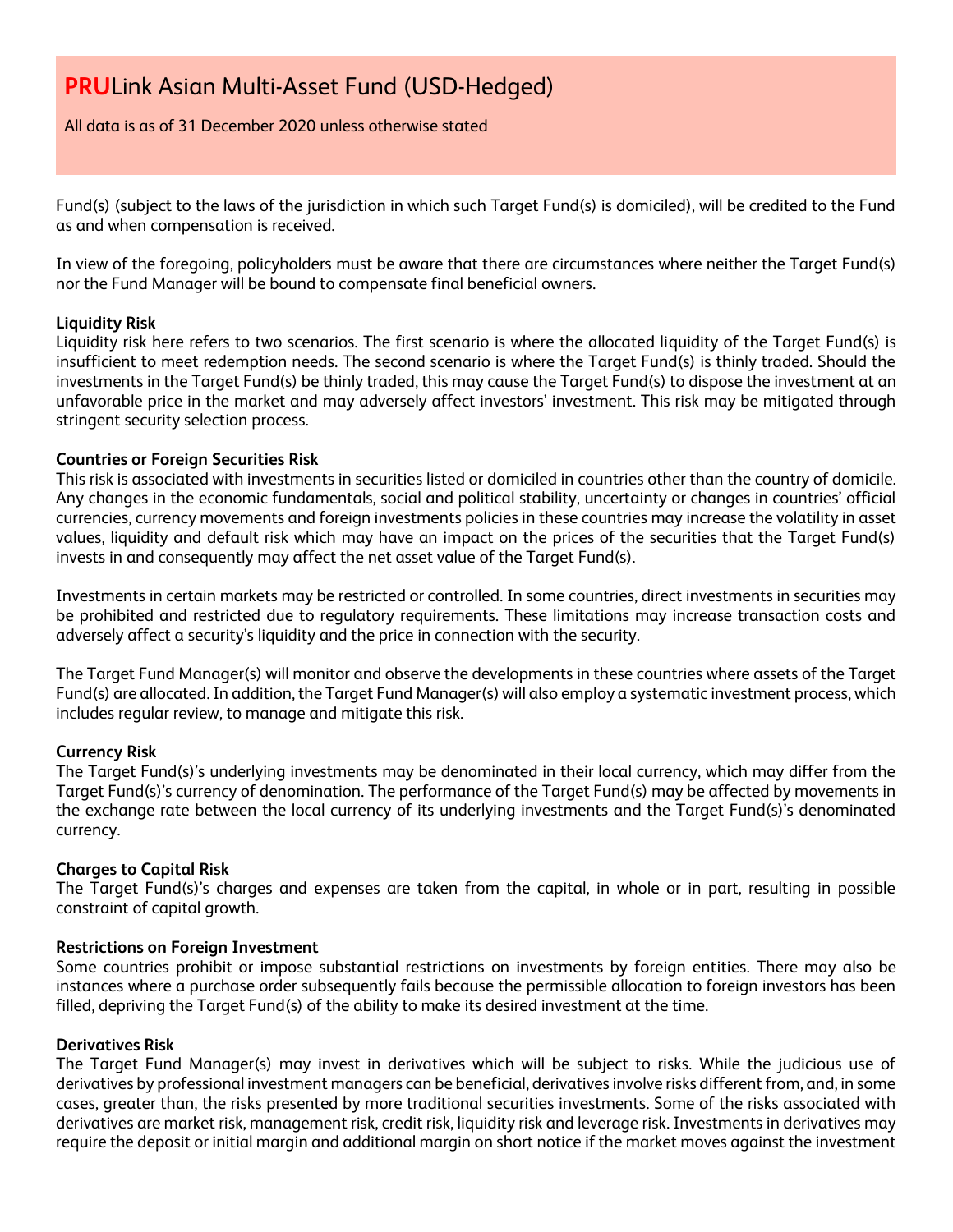All data is as of 31 December 2020 unless otherwise stated

positions. If no provision is made for the required margin within the prescribed time, the investment may be liquidated at a loss. Therefore, it is essential that such investments in derivatives are monitored closely.

The Target Fund Manager(s) has the necessary controls for investments in derivatives and have in place systems to monitor the derivative positions for the Target Fund(s). The Target Fund Manager(s) does not intend to use derivatives transactions for speculation or leverage but may use them for efficient portfolio management and/or risk management. Currency risk is simply one of the market risks which the fund will be exposed to and can be hedged using derivatives such as FX forwards/futures. Often the underlying currency risk may be taken on as a result of buying an underlying equity or bond. If the Target Fund Manager(s) does not want to also take the currency risk associated with these underlying assets, the Target Fund(s) may use Forward Foreign Exchange contracts to hedge any currency risk derived from holdings of non-base currency positions. Essentially this use of currency forwards is to hedge currency risk in the Target Fund(s).

# **Risks Associated with Investments via Stock Connect**

The relevant rules and regulations on Stock Connect are subject to change which may have potential retrospective effect. The Stock Connect is subject to quota limitations. Where a suspension in the trading through the programme is effected, the Target Fund's ability to invest in China A Shares or access the PRC market through the programme will be adversely affected. In such event, the Target Fund's ability to achieve its investment objective could be negatively affected.

*The above should not be considered to be an exhausted list of the risks which potential policyholders should consider before investing in the Fund. Potential policyholders should be aware that an investment in the Fund may be exposed to other risks of exceptional nature from time to time.*

# **Risk Management**

# **Forecasting Risk**

Potential risks are taken into consideration in the process of sector allocation and stock selection based on analysis on various key factors such as economic conditions, liquidity, qualitative and quantitative aspects of the securities.

# **System Control**

Risk parameters are set internally for each fund, depending on client's risk profile. These risk parameters include limits of issuer bet, group issuer, sector rating and issue size of the securities held in the portfolio.

A front-end office system is in place to monitor portfolio risks, serving as an auto filter for any limitations or breaches.